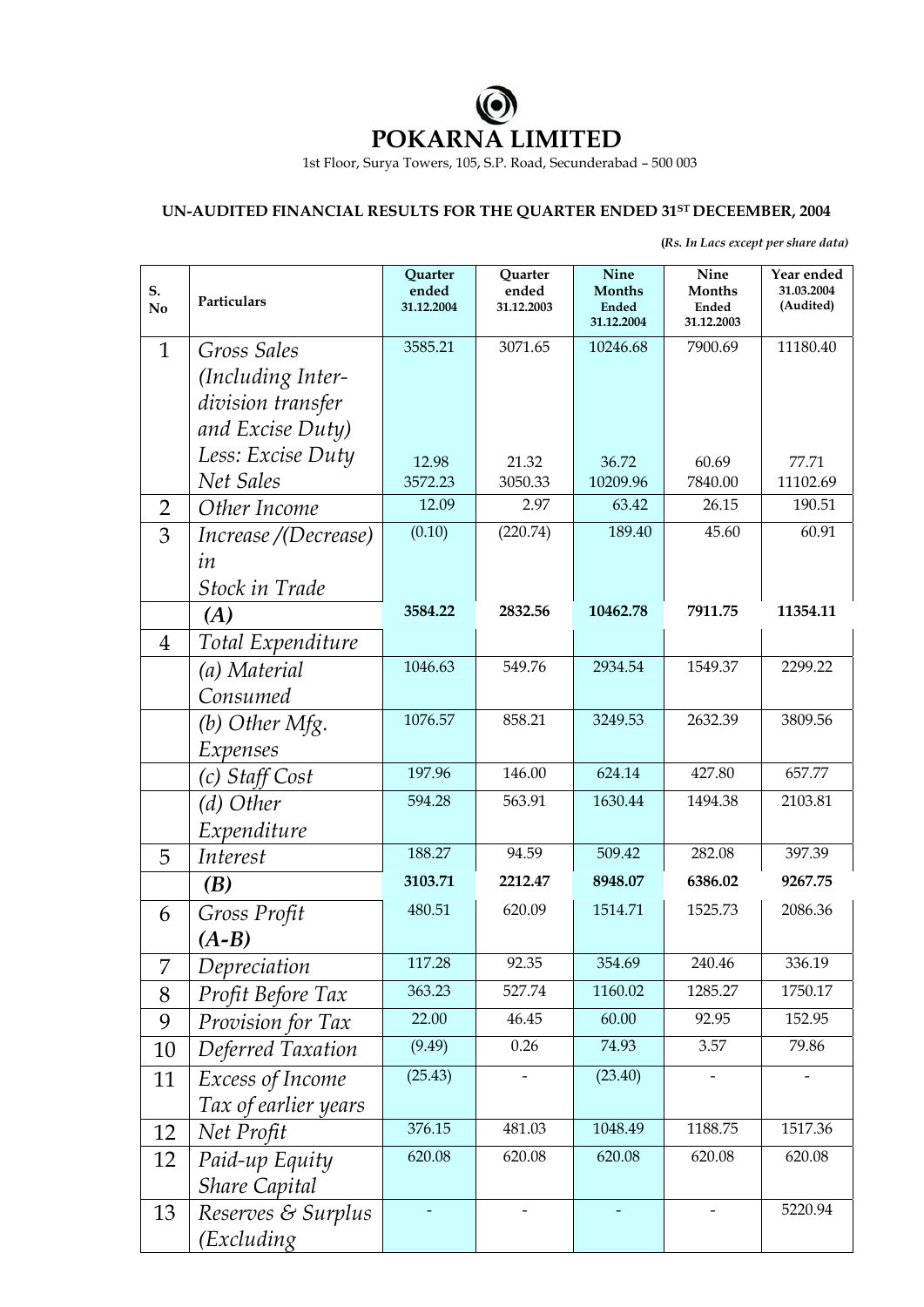|    | revaluation          |           |             |             |             |           |
|----|----------------------|-----------|-------------|-------------|-------------|-----------|
|    | <i>reserves</i> )    |           |             |             |             |           |
| 14 | Basic and diluted    | 6.07      | 7.76        | 16.91       | 19.17       | 24.47     |
|    | EPS for the period,  |           |             |             |             |           |
|    | year to date and for |           |             |             |             |           |
|    | the previous year    |           |             |             |             |           |
| 15 | Aggregate of Non-    |           |             |             |             |           |
|    | Promoter             | 23,05,074 | 16, 12, 375 | 23, 05, 074 | 16, 12, 375 | 16,35,475 |
|    | shareholding         | 37.17     | 26.00       | 37.17       | 26.00       | 26.38     |
|    | (a) No. of Shares    |           |             |             |             |           |
|    | $(b)$ Percentage of  |           |             |             |             |           |
|    | <b>Shares</b>        |           |             |             |             |           |

## **Notes:**

- *1. The above results were reviewed by the Audit Committee. The Board of Directors at its meeting held on 28th January, 2005 approved the above results and its release.*
- **2.** *Previous year's figures have been regrouped/rearranged wherever necessary.*
- *3. Disclosure relating to numbers of Complaints from investors during the quarter:*

| Pending as at $01.10.0$ | Received | Kesolved | Pending as at $31.12.04$ |
|-------------------------|----------|----------|--------------------------|
| NП                      |          |          |                          |

- *4. In compliance with the Accounting standard 28 relating to " Impairment of Assets" issued by the ICAI, provision for impairment of assets, if any, as at 1st April, 2004 will be adjusted at the end of the financial year against opening balance of General Reserve.*
- *5. Granite division of the Company had an EPS of Rs.22.98 as at 31st December, 2004.*
- *6. The Statutory Auditors of the Company M/s. Rao Reddy & BVS Prakash, Chartered Accountants have resigned and upon the recommendation of the Audit Committee of the Company, the Board has appointed S. Daga & Co., Chartered Accountants as the Statutory Auditors of the Company. To approve the appointment of S. Daga & Co., Chartered Accountants as the Statutory Auditors, the Company has convened an Extraordinary General Meeting on 14TH March, 2005.*

**Segment-wise Revenue, Results and Capital Employed for the quarter and nine months ended 31ST DECEEMBER, 2004** 

 **(Rs.In Lacs)** 

| <b>Particulars</b> | 31.12.2004 | Quarter ended Quarter ended Nine Months<br>31.12.2003 | Ended<br>31.12.2004 | Nine Months<br>Ended<br>31.12.2003 | Year ended<br>31.03.2004<br>(Audited) |
|--------------------|------------|-------------------------------------------------------|---------------------|------------------------------------|---------------------------------------|
| 1. Segment Revenue |            |                                                       |                     |                                    |                                       |
| a) Granites        | 3456.95    | 3071.65                                               | 10043.41            | 7900.96                            | 11178.38                              |
| b) Apparels        | 128.26     | 0.00                                                  | 203.27              | 0.00                               | 2.02                                  |